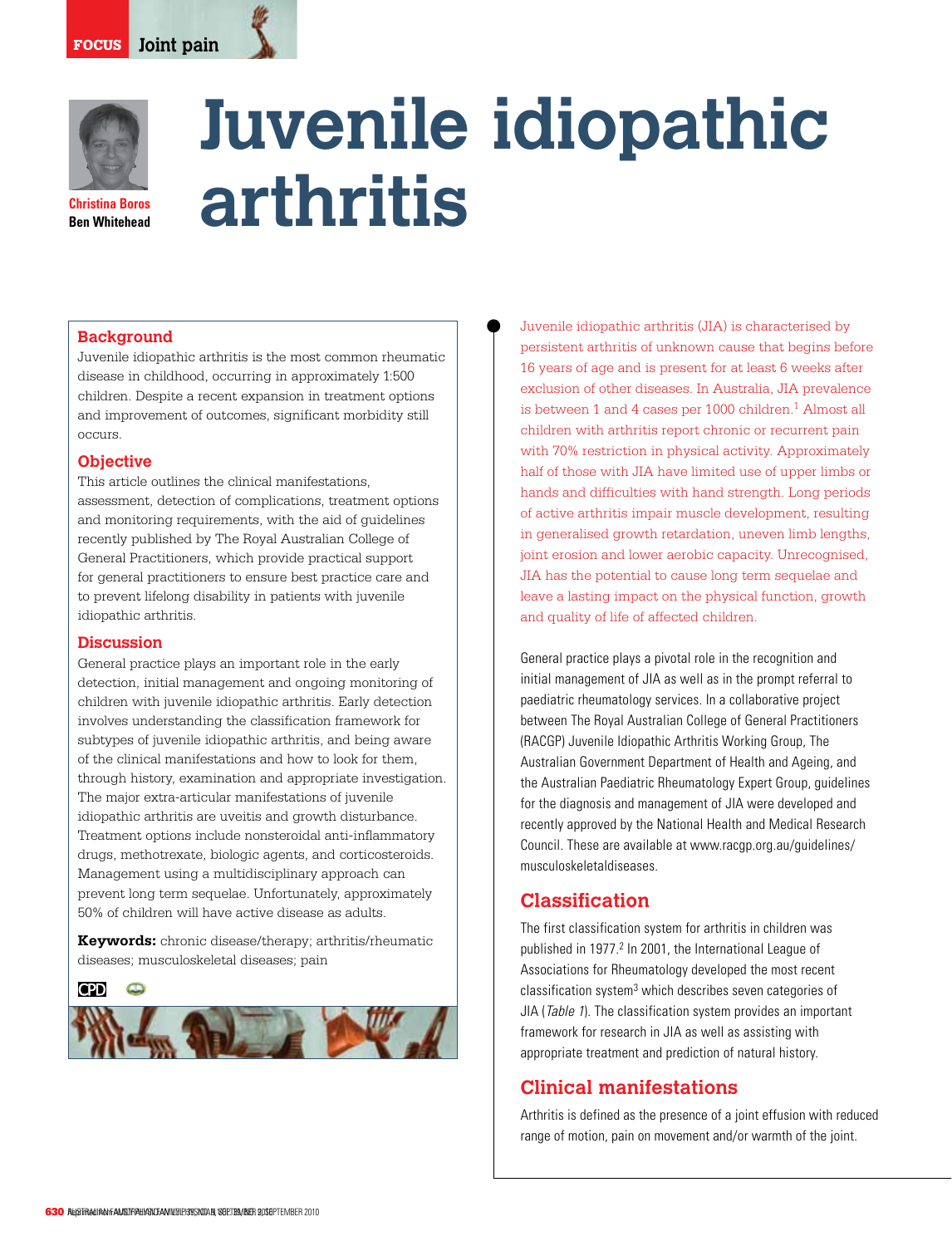

| Table 1. International League of Associations for Rheumatology classification of JIA $^3$ |                                                                                                                                                                                                                                                                                                                                                                                                                                                                                       |  |  |
|-------------------------------------------------------------------------------------------|---------------------------------------------------------------------------------------------------------------------------------------------------------------------------------------------------------------------------------------------------------------------------------------------------------------------------------------------------------------------------------------------------------------------------------------------------------------------------------------|--|--|
| Category                                                                                  | Diagnostic criteria                                                                                                                                                                                                                                                                                                                                                                                                                                                                   |  |  |
| Systemic arthritis (10–20%)                                                               | Fever of at least 2 weeks duration (daily for at least 3 days) and arthritis in one or<br>more joints, plus one of the following:<br>· erythematous rash<br>· generalised lymph node enlargement<br>• hepatomegaly and/or splenomegaly<br>$\bullet$ serositis                                                                                                                                                                                                                         |  |  |
| Oligoarthritis (50-60%)                                                                   | Arthritis affecting $\leq$ four joints during the first 6 months of the disease. If after 6<br>months more than four joints are involved the term extended oligoarthritis is used                                                                                                                                                                                                                                                                                                     |  |  |
| Polyarthritis (20–30%) (rheumatoid<br>factor negative)                                    | Arthritis affecting $\geq$ five joints during the first 6 months of the disease with<br>rheumatoid factor negative                                                                                                                                                                                                                                                                                                                                                                    |  |  |
| Polyarthritis (5-10%) (rheumatoid<br>factor positive)                                     | Arthritis affecting $\geq$ five joints during the first 6 months of disease with<br>rheumatoid factor positive on at least two occasions at least 3 months apart                                                                                                                                                                                                                                                                                                                      |  |  |
| Psoriatic arthritis (2–15%)                                                               | Arthritis and psoriasis or arthritis and at least two of the following:<br>· dactylitis<br>• nail pitting or onycholysis<br>• psoriasis in a first degree relative                                                                                                                                                                                                                                                                                                                    |  |  |
| Enthesitis related arthritis (1-7%)                                                       | Arthritis and enthesitis or arthritis or enthesitis with at least two of the following:<br>• presence/history of sacroiliac joint tenderness and/or inflammatory lumborsacral<br>pain and HLA-B27 positive<br>• onset of arthritis in a male over 6 years of age<br>· acute (symptomatic) anterior uveitis<br>• history of ankylosing spondylitis, enthesitis related arthritis, sacroiliitis with<br>inflammatory bowel disease or acute anterior uveitis in a first degree relative |  |  |
| Undifferentiated arthritis                                                                | Arthritis that fulfils criteria in no category or in two or more of the above<br>categories                                                                                                                                                                                                                                                                                                                                                                                           |  |  |

These findings in themselves are not diagnostic of JIA and may have multiple aetiologies which can be differentiated with careful history and examination (Table 2).

 Clinical manifestations in JIA can be variable. Patients with polyarticular or systemic onset disease often experience fatigue, anorexia, weight loss and growth failure. However, these symptoms are rare in oligoarticular onset JIA. Joint pain is often only experienced on movement and is generally aching in quality and of mild to moderate severity. Children who report extremely severe pain are more likely to have a pain amplification syndrome than JIA.

 The child's developmental age will affect how they communicate pain and dysfunction. For example, toddlers may become irritable or simply use affected joints in a different way. They may stop using an affected limb (eg. refusal to weight bear). In such cases, pain is more easily appreciated by examination of the affected joints.

 Other common symptoms at presentation include morning stiffness and 'gelling' after inactivity. Parents will often report their child to be 'slow to get moving' in the morning or after a daytime sleep with improvement after a period of time. Quite often children will present with joint swelling after trauma to an affected joint.

Affected joints are usually warm and swollen with reduced range of motion, but not erythematous. Large joints are more commonly affected, with smaller joints affected in polyarticular disease. Examination of a child with arthritis should always include the temporomandibular joints and cervical spine, as arthritis in these joints is often underappreciated. Complications of cervical spine involvement include bony ankylosis and atlanto-axial subluxation. Temporomandibular joint involvement may cause significant malocclusion.

## **Investigations**

The diagnosis of JIA is essentially a clinical one. Therefore, laboratory investigations are used to confirm the diagnosis and to aid in disease classification. Useful preliminary investigations include full blood count (FBC) and inflammatory markers (erythrocyte sedimentation rate [ESR] and C-reactive protein [CRP]) as these are often elevated. The RACGP guidelines recommend that these be performed if symptoms are present for more than 4 weeks. The levels of ESR and CRP in active JIA are variable. A FBC may show anaemia of chronic disease if there has been longstanding inflammation.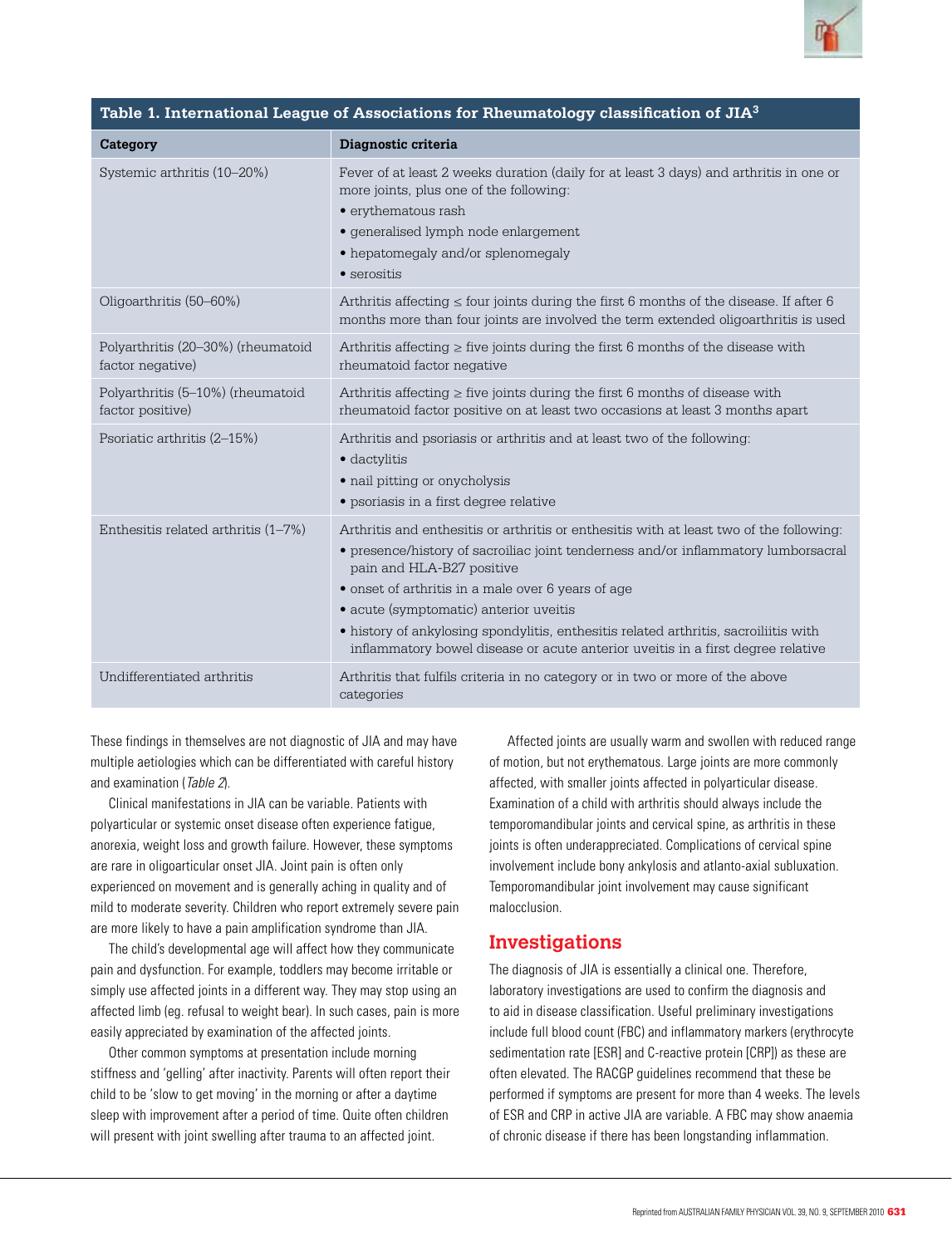

#### **Table 2. Differential diagnosis of JIA**

- Septic arthritis
- Postinfective/reactive arthritis
- Systemic lupus erythematosus
- Acute lymphoblastic leukaemia
- Trauma
- Joint hypermobility
- Fibromyalgia
- Complex regional pain syndrome
- Osteomyelitis
- Bone tumour
- Inflammatory bowel disease
- Henoch-Schönlein purpura or other vasculitis
- Rheumatic fever

Adapted from The RACGP. Clinical guideline for the diagnosis and management of juvenile idiopathic arthritis, 2009. Available at www.racgp.org.au/ guidelines/musculoskeletaldiseases

The white cell count is often moderately elevated at diagnosis, except in systemic onset disease where counts may be in the tens of thousands. Rheumatoid factor (RF) should be performed in patients with polyarthritis as its presence has prognostic significance. The presence of a positive antinuclear antibody (ANA) confers risk for the development of asymptomatic uveitis, particularly in those with oligoarticular onset disease, but should be performed in all JIA patients.4 Anticyclic citrullinated peptide (anti-CCP) antibodies are not routinely tested in JIA, but may indicate severe disease.5 Human leukocytic antigen (HLA) B27 should be tested in children who present with signs and symptoms consistent with enthesitis related arthritis (*Table 1*) and can indicate susceptibility to the development of axial arthritis. If there is concern that arthritis is part of an underlying connective tissue disease or vasculitis then dsDNA, extractable nuclear antigens (ENA), C3, C4 and immunoglobulin testing is useful.

Plain X-rays at presentation can be useful in demonstrating larger effusions, however erosions are unusual in early disease. Ultrasound is useful in confirming joint effusions. The RACGP guidelines suggest that imaging be performed if symptoms are present for more than 4 weeks. Further imaging, such as whole body bone scan and magnetic resonance imaging (MRI), are usually performed by paediatric rheumatologists.

## **Extra-articular manifestations**

#### **Uveitis**

Uveitis is the most common extra-articular manifestation in JIA. It is often asymptomatic at onset, typically nongranulomatous and affects the anterior chamber. However, it is potentially devastating, as approximately one-third of patients will develop posterior synechiae,

cataract, band keratopathy, glaucoma, or macular edema.<sup>6</sup> While the prevalence is 9% across all categories of JIA,7 15-20% of children with oligoarthritis will develop uveitis compared with 5–10% of those with polyarthritis. It is rarely seen in systemic arthritis<sup>8</sup> (Table 3). Ninety percent of cases occur within 4 years of diagnosis of JIA. Regular screening by an ophthalmologist is required.<sup>4,9</sup> Newly diagnosed patients are ideally screened within 6 weeks of diagnosis.10 Other complications of uveitis and its treatment include macular oedema, band keratopathy, posterior synechiae, glaucoma and cataracts.11 The frequency of ophthalmologic screening according to the American Academy of Paediatrics guidelines is determined by the degree of risk (Table 4).<sup>4</sup> However, in children with HLA-B27 positive disease, of which uveitis occurs in 10–15%, uveitis is usually symptomatic and therefore does not require routine screening.<sup>8</sup>

 Uveitis is generally treated with topical steroids, although in resistant cases treatment with methotrexate or biologics may be required, requiring close collaboration between the affected child's rheumatologist and opthalmologist.

Recent evidence suggests that the risk of development of uveitis is age dependent in girls but not in boys, and that the interval from diagnosis of JIA to the development of uveitis is longer the younger the onset of JIA, especially in ANA positive patients. These findings may have implications for future recommendations regarding uveitis screening in JIA.<sup>12</sup>

#### **Growth disturbance**

Generalised growth failure in JIA is secondary to prolonged disease activity.13 This is most marked with systemic arthritis due to the highly inflammatory nature of this subtype and the frequent need for prolonged oral corticosteroid therapy. However, long term disease control is paramount in preventing growth restriction in all JIA subtypes. Growth hormone (GH) has been used in the treatment of short stature associated with JIA with some promising results,14,15 however this requires the involvement of a paediatric endocrinologist.

 Bony overgrowth may result from prolonged inflammation, causing limb length discrepancy<sup>13</sup> (*Figure 1*). The exception to this is the mandibular ramus, in which hypoplasia occurs due to

## **Table 3. Stratification of uveitis risk in JIA9**

| Factor              | Low risk           | High risk      |
|---------------------|--------------------|----------------|
| Gender              | Male               | Female         |
| Age of onset of JIA | $>6$ years         | $<$ 6 years    |
| Type of JIA         | Systemic arthritis | Oligoarthritis |
| Duration of JIA     | $>4$ years         | $<$ 4 years    |
| ANA                 | Negative           | Positive       |
| Rheumatoid factor   | Present.           | Absent.        |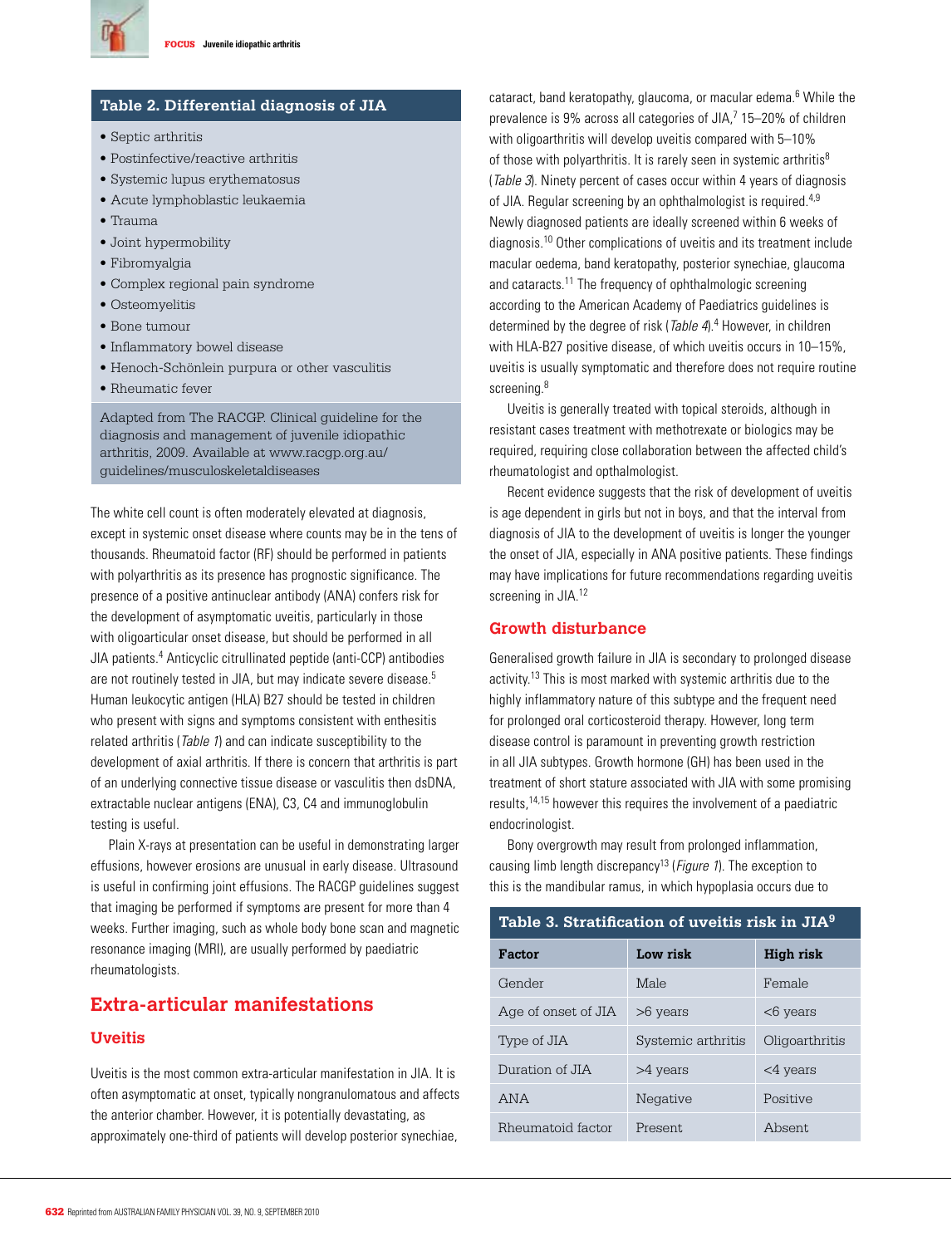

the positioning of the growth plate of the mandibular condyle immediately below the articular cartilage.<sup>16</sup>

# **Treatment**

The goals of JIA treatment are to prevent pain and joint damage and to maintain normal growth, joint function and muscle strength. The past 10–20 years have seen an expansion in therapeutic options for children with JIA thus improving outcomes significantly. Monitoring for drug toxicity is an important part of the long term management of patients with JIA.

 It is beyond the scope of this article to discuss medical treatment in detail, but readers are referred to an excellent treatment algorithm for different JIA subtypes for more information.<sup>17</sup>

## **Common medications and patient monitoring**

## **NSAIDs**

The RACGP guidelines recommend commencement of nonsteroidal anti-inflammatory drugs (NSAIDs) as first line therapy for JIA, along with paracetamol, weak opioids (eg. codeine) and simple nonpharmacological interventions. Nonsteroidal anti-inflammatory

## **Table 4. American Academy of Paediatrics recommendations for uveitis screening4**

| Risk level            | <b>Definition</b>                                                       | Screening<br>frequency |
|-----------------------|-------------------------------------------------------------------------|------------------------|
| High                  | Oligo or polyarticular onset<br><6 years at onset<br>ANA positive       | 3–4 monthly            |
| Medium                | Oligo or polyarticular onset<br>$\geq$ 6 years at onset<br>ANA negative | 6 monthly              |
| $\overline{\text{M}}$ | Systemic onset disease                                                  | 12 monthly             |



Figure 1. Pseudoporphyria rash in a child taking NSAIDs

drug are generally well tolerated in children.<sup>18</sup> The most common side effects are gastrointestinal symptoms such as nausea and appetite loss. Other side effects include behaviour disturbance, headache and pseudoporphyria rash, which is more common in fair skinned children<sup>19</sup> (Figure 2). There is concern about the long term cardiovascular risk with NSAID use in adults,<sup>20</sup> however, there are no data available regarding this in children. Regular laboratory monitoring of JIA patients taking NSAIDs alone is probably unnecessary.21

## **Methotrexate and biologic agents**

Methotrexate is also generally well tolerated in children. The most common side effects are gastrointestinal, with up to 12% experiencing nausea and abdominal discomfort.22 Elevation of liver enzymes more than twice the upper limit of normal occurs in approximately 3% of patients<sup>23</sup> and usually resolves with temporary cessation and/or a decrease in dose. Cytopaenias caused by bone marrow depression are rarely severe in children. Regular testing of liver enzymes, FBC and renal function is recommended for all patients taking methotrexate every 1–3 months at routine rheumatology clinic visits, irrespective of dose or duration of treatment,17 although more recent evidence suggests that frequent laboratory monitoring may not be necessary, especially in children with JIA who are otherwise healthy.<sup>23,24</sup>

Biologic agents, such as tumour necrosis factor alpha (TNF- $\alpha$ ) antagonists, are well established in the treatment of JIA when first and second line therapies have failed to control the disease. Etanercept, a tumour necrosis factor antagonist, was approved for use in children with severe polyarticular disease in 2003 and abatacept, a selective T-cell activation inhibitor, has recently been approved by the Therapeutic Goods Administration for use in children also with polyarticular JIA.

Patients taking these medications require regular monitoring of FBC and liver function. Screening for latent mycobacterium tuberculosis infection with a Mantoux or Quantiferon Gold test and chest X-ray should be performed before starting anti-TNF- $\alpha$  therapy.

Methotrexate and TNF- $\alpha$  antagonists both have immunosuppressive effects and should be withheld during a febrile

> illness. Bacterial and viral illnesses can be more common in these patients and there should be a low threshold for initiating antibiotic therapy during a febrile illness. However, these medications can be recommenced at full dose once the fever subsides. Live attenuated viral vaccines (eg. measles/mumps/rubella, varicella) are contraindicated in patients taking methotrexate and/or TNF- $\alpha$  inhibitors because of the risk of severe disease. even from the attenuated viral strain<sup>25</sup>

## **Corticosteroids**

The use of corticosteroids is generally reserved for systemic onset disease, but even in this subset of patients, steroid therapy already has a diminishing role due to the advances in the development of biologic therapies for JIA.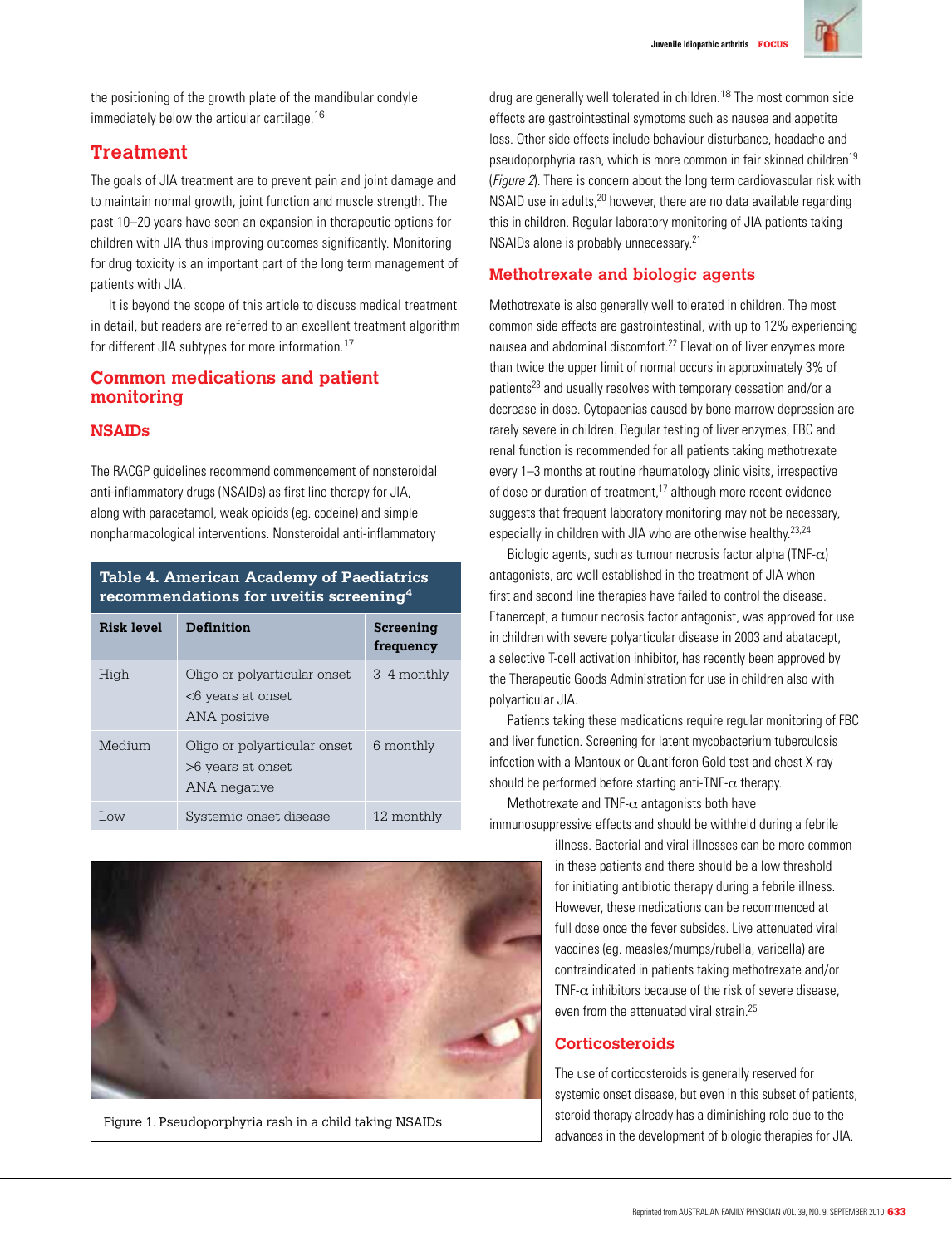



Figure 2. Bony overgrowth at the right knee in a child with JIA

# **Multidisciplinary care**

The importance of multidisciplinary care to develop an individualised plan for affected children cannot be underestimated as it gives the best chance of meeting the child's medical, psychological and educational needs. Most paediatric tertiary referral centres in Australia have such teams available for JIA patients. In particular, physiotherapists and occupational therapists play a crucial role in JIA management by helping to maintain joint range of motion and function. This may be done by the development of a muscle strengthening and joint range of motion exercise program to be practised at home, use of splints or access to hydrotherapy. Occupational therapists can also assist in helping schools provide aids such as sloping desks and pen grips as well as facilitating access to computers for patients with significant hand or wrist involvement. Outcomes for children with JIA are improved if occupational therapists and physiotherapists have paediatric training and experience, so most referrals for these services are made within paediatric centres. Patients in more remote areas can benefit from Team Care Arrangements, particularly if there is liaison between the rheumatology team and local therapists.

 In addition, support groups such as Arthritis Australia can play a useful role in supporting families with an affected child.

## **Long term outcomes**

In general, outcomes for children with JIA have improved significantly in the past 10–20 years. In particular, mortality rates have declined.<sup>26,27</sup> In a retrospective review over the previous 20

years, Thomas et al (2003)26 reported a standardised mortality ratio for females of 5.1 and males of 3.4. In 2010, this is reported to have reduced to 0.57 (males and females combined).27 However, up to half of young adults with JIA will have ongoing disease activity and up to one-third will have chronic disability.28

 In retrospective studies, a 10 year remission rate of 50% was seen in oligoarthritis compared with 40% for systemic arthritis and 15% for polyarthritis.13,29 The social impact of JIA is significant with higher unemployment in adults with JIA despite equivalent educational attainment.30 Young adults with JIA are more likely to have body image issues and difficulty forming relationships. Disease related sexual dysfunction is common.<sup>31</sup>

 However, many of the studies of prognosis are from retrospective cohorts from the 1980s. Since that time outcomes have improved significantly with the use of disease modifying antirheumatic drugs (DMARDS) and biologic therapies for children with JIA. Results from a recent inception cohort study demonstrated that at 6 months after enrolment, median values of active joint counts were highest in patients with RF positive and RF negative polyarthritis. Fifty percent or more of patients with oligoarthritis, systemic arthritis, enthesitis related arthritis, and undifferentiated arthritis had no active joints. However, low levels of disease activity persisted in many.<sup>32</sup>

# **Conclusion**

Juvenile idiopathic arthritis is the most common rheumatic disease in childhood. Approximately 50% of children will have active disease as adults. General practice plays an important role in the early detection, initial management and ongoing monitoring of children with JIA. Disease management using a multidisciplinary approach can prevent long term sequelae. The recently published RACGP guidelines provide practical support for GPs to ensure best practice and to help prevent lifelong disability in this group of patients.

# **Summary of important points**

- • Juvenile idiopathic arthritis occurs in approximately 1:500 Australian children.
- Early detection is critical to ensure prompt treatment and to prevent long term complications.
- Uveitis and growth disturbance are the most common extraarticular manifestations of JIA.
- Outcomes for JIA are improved with multidisciplinary team management.

#### **Authors**

Christina Boros MBBS, PhD, FRACP is Senior Lecturer, Discipline of Paediatrics, and Head, Rheumatology, The Children, Youth and Women's Health Service, University of Adelaide, South Australia. christina.boros@adelaide.edu.au

Ben Whitehead MBBS, FRACP, is Rheumatology Fellow, Women's and Children's Hospital, Adelaide, South Australia.

Conflict of interest: none declared.